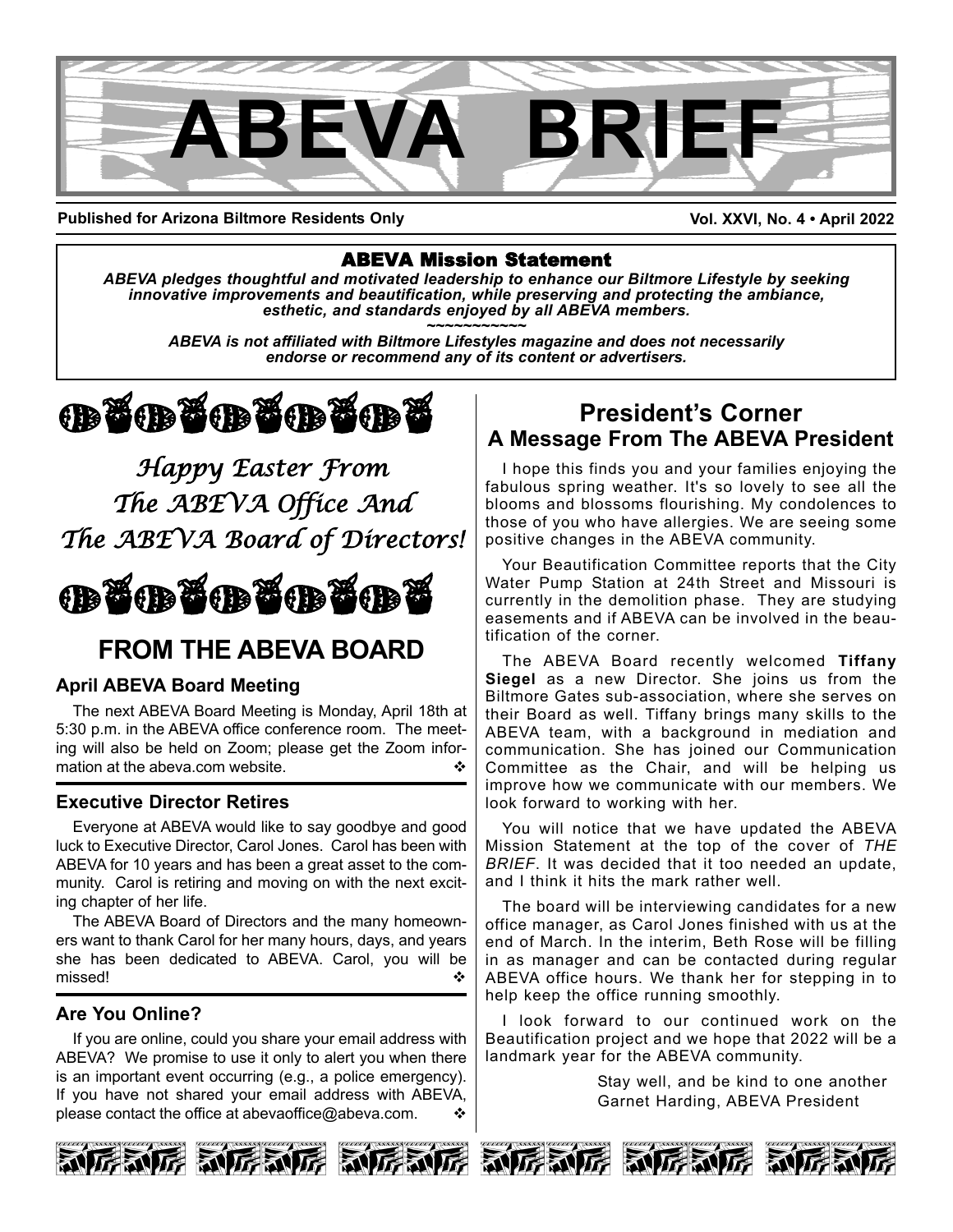

1. The tallest Easter egg chocolate was made in Italy in 2011. It stood at 10.39 meters and weighed an astounding 7,200 kg.

2. In the U.S., only 12 of the 50 states recognize Good Friday as a holiday.

3. The art of painting eggs is called pysanka, which originated in Ukraine. It involves using wax and dyes to color the egg.

4. The term Easter gets its name from Eastre, the Anglo-Saxon goddess who symbolizes the hare and the egg.

5. The exchange or giving of Easter eggs actually dates back to before Easter and the giving of eggs is actually considered a symbol of rebirth in many cultures.

6. There used to be a tradition churches observed that resembled the game of "hot potato." Here, the priest would toss a hard-boiled egg to one of the choir boys.

The boys would toss the egg amongst themselves and when the clock struck 12, whomever had the egg was the winner and got to keep the egg.

7. Peep peep… did you know Americans buy more than 700 million marshmallow Peeps during Easter? This makes Peeps the most popular non-chocolate Easter candy.

8. Americans consume more than 16 million jelly beans during this holiday. That is enough jelly beans to circle the globe not once, not twice, but three times.

9. Are you an ears, arms or tail person? Seventy-six percent of people eat the ears on the chocolate bunny first, 5 percent go for the feet and 4 percent for the tail.

10. During the holiday, more than 90 million chocolate bunnies, 91.4 billion eggs and 700 million Peeps are produced each year in the United States alone.

11. Next to Halloween, Easter is the biggest candy-consuming holiday of the year. Good thing they are almost six months apart, perfect for your yearly dentist check-ups!

12. An estimated \$14.7 billion is spent in total for Easter in the US.

13. The Easter egg is said to symbolize and represent joy, celebration and new life.

14. Easter is the celebration of the resurrection of Christ; it is the oldest Christian holiday and one of the most important days of the year.



15. Half the states in the United States banned the dyeing of chicks on Easter; however, Florida recently overturned this law and now prevents the dyeing of all animals.

16. Not only did Florida overturn the dyeing of animals, but the state also held the largest Easter egg hunt, where 9,753 children searched for 501,000 eggs.

17. The White House of tradition of the Easter Egg Roll started back in 1878, with President Rutherford B. Hayes!

18. Workers in Birmingham, England who make the famous Cadbury Creme Egg, produce more than 1.5 million egg delights a year.

19. The idea of the Easter bunny giving candies and eggs is said to have originated in Germany during the middle ages.

No matter how old you are or where you are in the world, Easter is a fun family tradition that never gets old.

## **SECURITY**

The ABEVA year-end Incident Report, which shows the total number of events recorded by the patrol officers, is posted on the ABEVA website and sent to the Community Managers. The Board also noted that managers for the subassociations should be providing security updates to their respective Board of Directors monthly.

Should you see anything suspicious, call Roving Patrol at 602-369-4776 or Phoenix Crime Stop at 602-262-6151, and if it is an emergency call 911. For your safety, please program both of these numbers in your home and cell phones.

| Name of Incident                   | <b>Total Incidents</b> |
|------------------------------------|------------------------|
| <b>ALARM</b>                       | $\overline{2}$         |
| <b>BURGLARY</b>                    | $\overline{2}$         |
| <b>COLLISION</b>                   | 3                      |
| <b>DAMAGE TO PROPERTY</b>          | 6                      |
| <b>DOOR NOT SECURE</b>             | $\overline{1}$         |
| <b>GARAGE DOOR OPEN</b>            | 71                     |
| <b>GATE</b>                        | 10                     |
| <b>JUNK, LITTER AND DEBRIS</b>     | 5                      |
| <b>LANDSCAPING</b>                 | 19                     |
| <b>LIGHTS OUT</b>                  | 14                     |
| <b>LOST &amp; FOUND</b>            | 1                      |
| <b>MOVING VIOLATION</b>            | 1                      |
| <b>OTHER</b>                       | 29                     |
| <b>PACKAGE FOUND</b>               | 1                      |
| <b>PARKING VIOLATION</b>           | 169                    |
| <b>POLICE - FIRE - EMS ON SITE</b> | 4                      |
| <b>POLICE ON SITE</b>              | 4                      |
| <b>SOLICITATION</b>                | $\mathbf{1}$           |
| <b>SUSPICIOUS PERSON</b>           | 5                      |
| <b>SUSPICIOUS VEHICLE</b>          | $\overline{5}$         |
| <b>THEFT</b>                       | $\overline{5}$         |
| <b>TRESPASSING</b>                 | 5                      |
| <b>VANDALISM TO PROPERTY</b>       | 4                      |
| <b>WATER</b>                       | 5                      |
| <b>WILDLIFE</b>                    | 1                      |
| <b>TOTAL REPORTS:</b>              | 373                    |





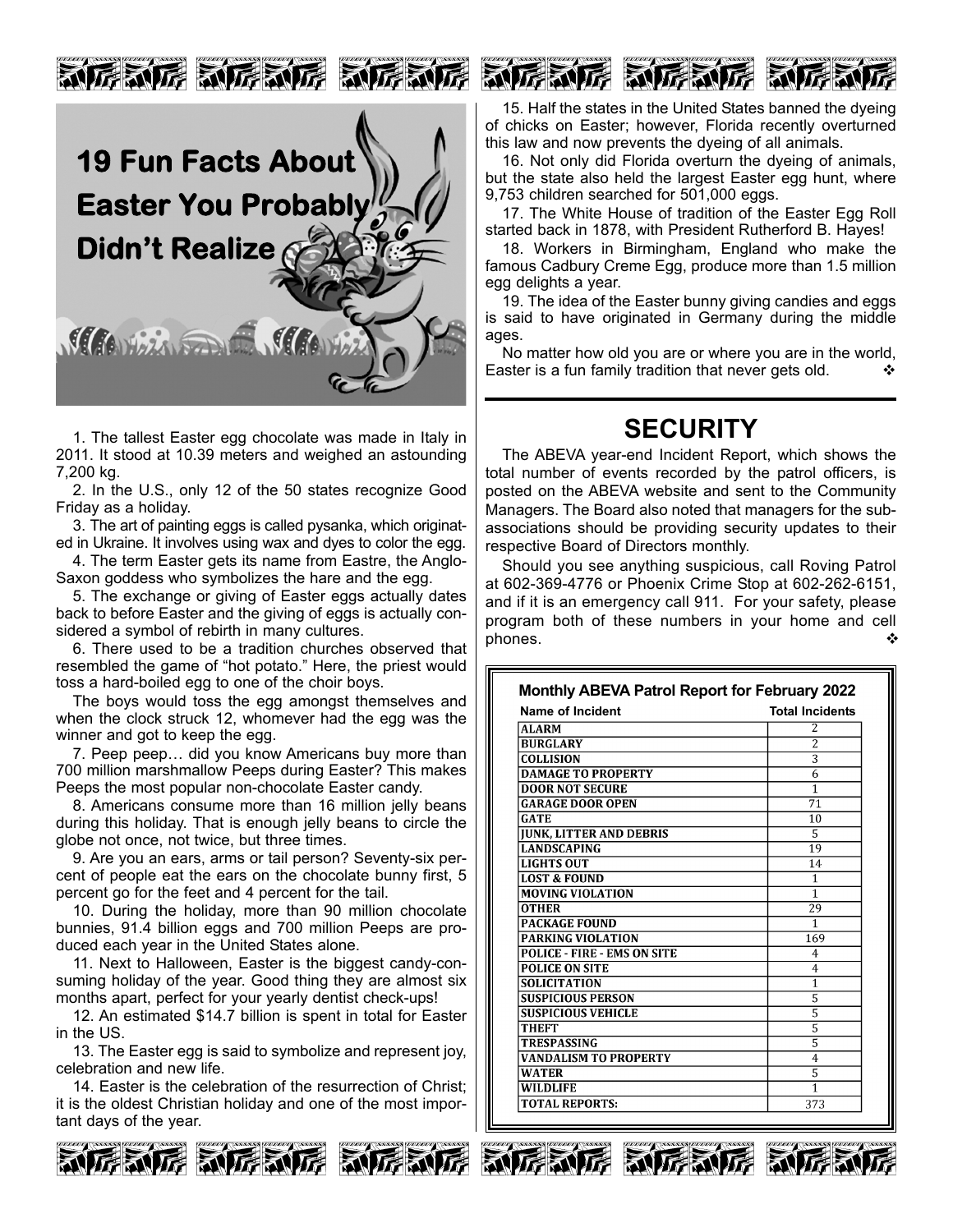

## **SPECIAL OFFERS AND EVENTS Biltmore Ladies Lunch Bunch**

Calling all women who live in one of our beautiful Biltmore communities to our monthly Biltmore Ladies Lunch Bunch (BLLB) Luncheon! BLLB meets the 2nd Thursday of every month at 11:45 a.m. at McArthur's Restaurant at the Arizona Biltmore Resort in the Atrium Room for fun, food, fellowship and just a casual time to get to know your neighbors! The next luncheon is Thursday, April 14th. It's BYOM/C (Bring Your Own Money/Cash) to assist with the end billing, so please bring cash to the luncheon to assist. Please RSVP so we can let the restaurant know our group size in advance of each Thursday. You can contact Carla Hancock at CHancock@BayEq.com or 602-350-1351 and/or Kerrie@Northandco.com or 602-451-6329 to provide your RSVP or if you have any questions. We look forward to welcoming you there! Carla Hancock and Kerrie Kruse, Co-Coordinators. v

### **Biltmore Area Partnership**



The April Biltmore Area Partnership Networking Luncheon will be held on April 26th at the AC Hotel Phoenix Biltmore. The speaker will be Ron Price the CEO of Visit Phoenix. This should be a wonderful highlight of all that Phoenix has to offer.

The AC Hotel is located at 2811 E. Camelback Road in Phoenix. Reservations are required by Friday, April 21st.

Networking will be from 11:30 a.m. to 12 noon, when lunch is served. The speaker will address the attendees from 12:30 to 1:00 p.m. The cost is \$35 for members and \$40 for nonmembers. For additional information, please email Ed Rossi at azbapphx@aol.com. Reservations and checks should be sent to Biltmore Area Partnership at 3104 East Camelback Road, #174, Phoenix, AZ 85016.  $\cdot\cdot\cdot$ 

### **Arizona Biltmore ~ A Waldorf Astoria Resort**

**Easter Brunch:** Join us in welcoming Spring with an Easter Brunch and Springtime Garden Party at the Arizona Biltmore. What better way to celebrate Easter's season of new beginnings than with a relaxed and joyful brunch, bringing together friends and family over a leisurely buffet in elegant surroundings. Spread across the magnificent settings of both the Aztec and Gold Rooms with their connecting outdoor spaces, the Biltmore's Easter Brunch promises a suitably spectacular buffet menu, topped off to perfection by their signature Aviation Cocktail. While adults relax and feast, serenaded by a graceful harpist, children will have an unforgettably great time out on the lawn at the Springtime Garden Party, exploring the delights of a petting zoo, face painting, the cotton candy stand and more.  $\cdot$ 

## **Arizona Biltmore Golf Club News**

We hope to see you at the Arizona Biltmore Golf Club and The Adobe Restaurant during the month of April. Here are a few of the things that are happening.

**Renovation Work to Begin This Month:** Renovations will begin this month at the Arizona Biltmore Golf Club with a new golf shop, member facilities, and an underground golf cart storage facility that allows for additional cart parking. Once complete, parking at the golf club will be substantially expanded, and resort-style landscaping will blend beautifully and seamlessly with the community and resort. In the meantime, please be patient as parking will be limited. Please visit www.YourBiltmoreGolf.com for updates.

**Adobe Restaurant Welcomes New GM:** Be sure to say hello to new restaurant General Manager, Heather Wissler, the next time you are dining at The Adobe Restaurant. Heather has more than a decade of experience in food and beverage operations, including most recently at The Wigwam Resort. Heather and her team are focused on outstanding service and menus to whet all appetites.









### **ABEVA Board of Directors**

Garnet Harding – President Bill McKay – Vice President John Lynch - Secretary Keith Mishkin – Treasurer Mark Baldree – Director Wes Balmer – Director Michael Fallaw – Director Will Hawking – Director Tiffany Siegel – Director

#### **ABEVA Office Information**

**2525 East Arizona Biltmore Circle, Building D, Ste. 145 Phoenix, Arizona 85016 Hours Mon.-Fri. 8:30 a.m.-5 p.m. 602-955-1003 phone 602-955-1144 fax Beth Rose, ABEVA Office** abevaoffice@abeva.com **Roving Patrol: 602-369-4776 Police Dept. Non-Emergency: 602-262-6151**

#### **Website Information**

Please visit the website at www.abeva.com. There is a link to pay your annual assessment. You can download many ABEVA documents; CC&Rs, Parking Permission, Architectural Request Form, and more. You may also read board minutes and the *ABEVA Brief* online. v

### **Handy Contacts**

City of Phoenix Back-Washing 602.256.3190 Dead Animal Pick-up 602.262.6791 Dog Catcher 602.506.7387 Snake Control 480.894.1625 Fish & Game 602.942.3000 SRP Outages 602.236.8811 Water Department 602.262.6251 Water Department (after hours) 602.261.8000